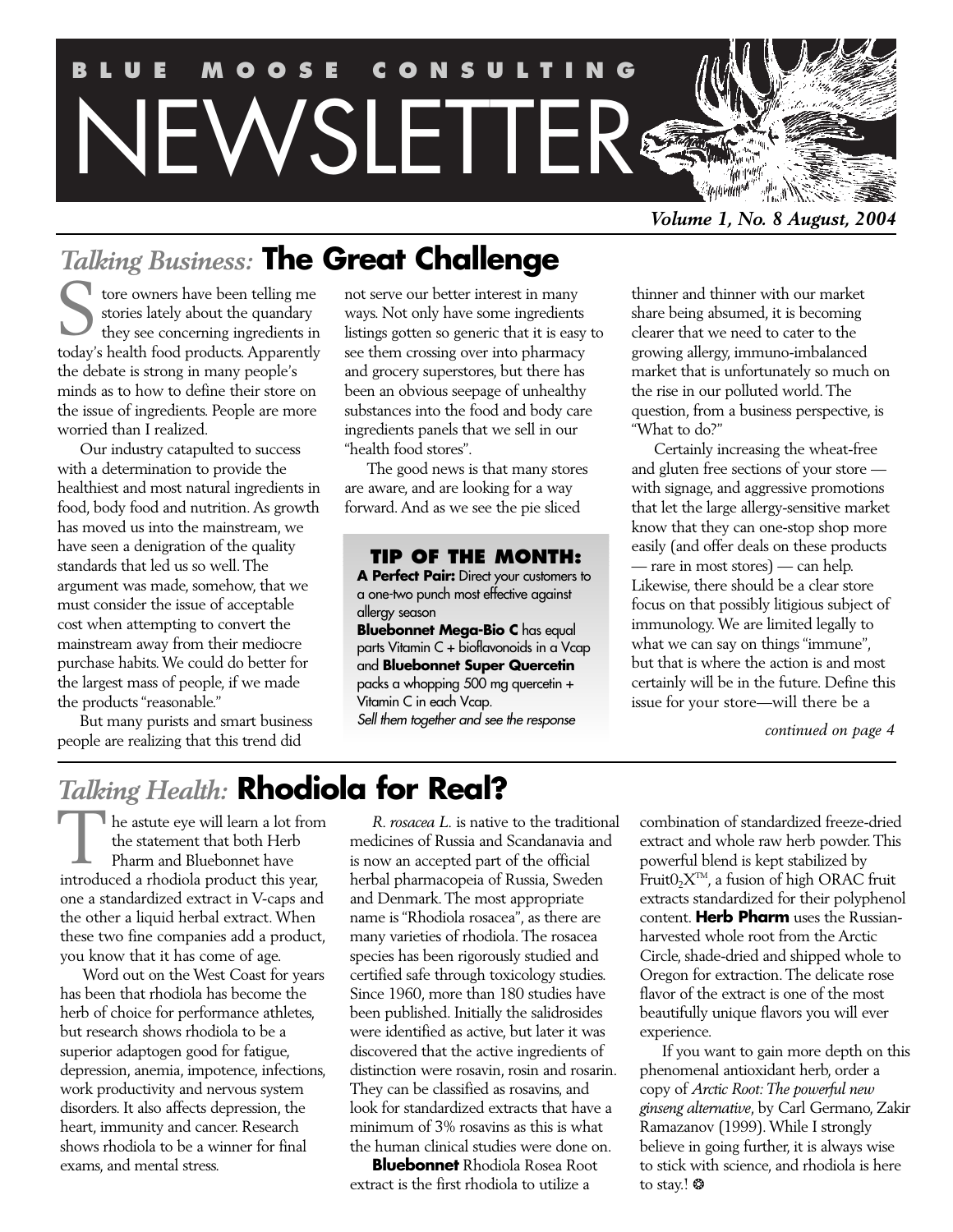

### **IN STOCK AND MOVING FAST**

#### *The best tasting soy protein powder ever The first phytonutrient soy protein powdered beverage on the market*

#### *New! Super Earth® protein powder*

• Vegetarian, non-GMO with standardized soy isoflavones & complementary plant-based nutrients—flax lignans, fruit polyphenols and oat beta glucans. Sweetened with Earthsweet™ A responsible, synergistic blend now in Natural Chocolate Truffle and Natural Toasted French Vanilla each in 1 lb cans

#### **BUY 4, AND GET 1 FREE ON THESE NEW PRODUCTS**

#### **ALSO NEW**

*Natural Soya Lecithin Granules* 16 oz. \$15.95 retail

*Brewer's Yeast Powder*—from beets & delicious 16 oz. \$11.95



## *Celebrating 25 Years as America's Leading Liquid Herbal Extract Company*

## **MONTHLY SPECIALS 20% OFF**

## *Women's Special*

- Women's Health Tonics™
- PMS Tonic™
- Healthy Menopause Tonic™
- Black Cohosh Extract
- Mother's Lactation Tonic™

August 01-31. Promotion prices apply to 1, 4, 8, 16, and 32-ounce sizes

## *an excellent place to learn about herbal compounds: www.HerbalEd.org*

Represented by BMC in part of NC Not represented by BMC in NJ, NC



## **NORDIC NATURALS**

## **FOUR NEW FISH OIL DISPLAYS**

- *The Family Pack*—8 great selling fish oil products
- *The Standard Omega*—double up on the 5 best sellers!
- *The Active Lifestyle*—highlight the liquid singles for tourists and people on the go
- *The Condition Specific display*—the Ultimate, Complete, EPA & DHA

## *Available soon: Single serving travel packs*

best selling Omega-3 and Complete Omega liquids can now be taken anywhere! each individual packet equals one teaspoon

take 'em everywhere—no refrigeration needed.





*Now available*

## **NEWTON'S SELF-WELLNESS CENTER SINGLE REMEDY DISPLAY**

*two sizes* **20 SKUS**, 10 deep at **30% OFF 40 SKUS**, 10 deep at **40% OFF**

approx.  $9"$  long x 17" wide x  $8"$  high (including header) *all remedies 10X and 15X for remarkable results*

Stimulate your homeopathic sales with an introductory consumer lecture on the Newton way of homeopathy. Staff trainings available

*"Jump Start Your Health"* kit may just be the single best sale you can make to your customers. Put the body in the proper place to begin healing jump start your health.

## *Always safe, always effective*

Not represented by BMC in PA, NJ Not represented by BMC in NC, WV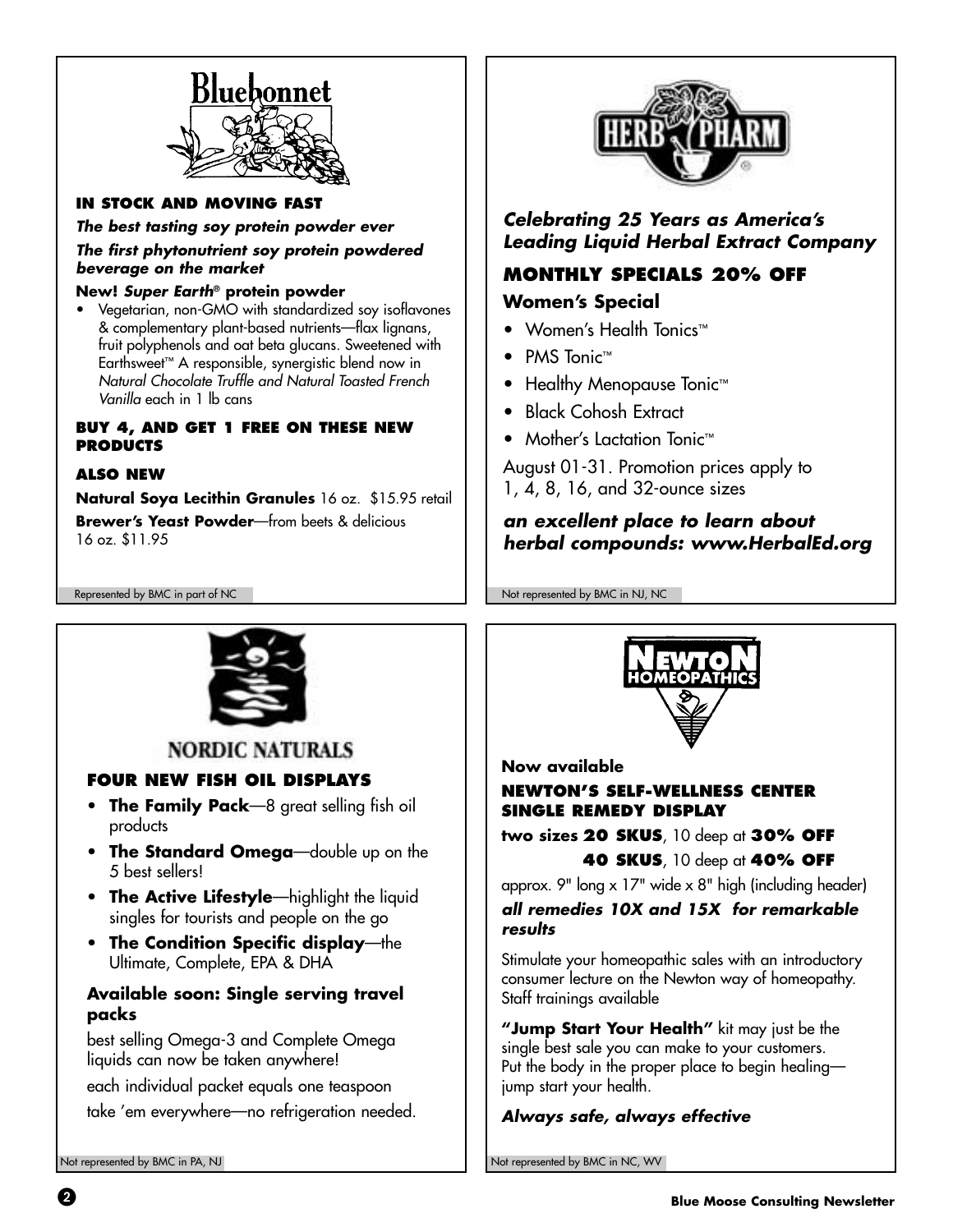AloeLi

#### *Sale extended, don't miss out* **DAILY GREENS@ 15% OFF ON 12 OR MORE**

Say it loud and often, *FOCUS ON THE GREENS!*

#### *Is our Aloe in your diet section?*

- aloe helps digest and absorb proteins • alkalizing aloe decreases flatulence and bloating
- aloe promotes healthy blood sugar and reduces cravings
- aloe counters antioxidant loss from low-carbers skipping fruit
- aloe supports healthy cholesterol levels and immune function
- aloe also helps promote healthy skin and connective tissue

Not just any aloe — the **ALOE LIFE** family of aloe products. Certified Organic Whole Leaf Aloe Vera Juice Concentrate

Notes: with the *Aloe Gold tablets*, the polysaccharide activity is still present

Excellent for travel. Place by the register to educate on aloe's value

*Aloe Boost*, an 8-year old product for blood sugar, has always contained cinnamon. Moreover, this product is great for people on the Atkins diet. Market-savvy health!



#### *School is around the bend*

Have on hand the essentials for a worse case scenario: head lice means a whole classroom of young customers. Give them something clean and effective Eliminate lice with *NIT KIT*™

*Well-in-Hand:* Real herbs, Real results, Real fast. Guaranteed!

As clean as essential oils, with a metal medi-comb and 5X magnifying glass.

The best value and the best product. Have a dozen ready and display well.

Contains: olive oil, Vitamin E, pure essential oils of rosemary, tea tree, anise, and peppermint.

No dangerous chemicals on the childrens' heads! Non-toxic

**NIT KIT™ Scares lice, not people 10% OFF IN AUGUST**



#### *Product spotlight* **PERFECTION CREAM**

Our greatest invention yet.

A powerful formulation offering *incredible benefits for premature aging and sundamaged skin*. Expertly blended ingredients work full-time to improve and maintain the skin's elasticity. Naturally rich in vitamins and nutrients, this deeply penetrating and nourishing cream delivers a noticeable difference with exceptional, rejuvenating results.

- Fragrance free with certified organic ingredients. 100% natural
- Very concentrated, a little goes a long way!

#### **10% DISCOUNT IN UNITS OF 4**

Your consumer will be happy to find Perfect Organics in your store A family owned and operated skin care company since 1975

EssentialFormulas

## *Product #2 is taking off*

Sales on the **PROBIOTICS 12 SOAP** are taking on a life of their own.

#### *The reason?*

- Skin irritations and eruptions, eczema and psoriasis are common problems now as our skin responds to a polluted world.
- External relief is most complete with the topical application of a highquality fermented and synergistic probiotics blend. Add the moisturizing components.

—and you can see why this clean and medicinal soap is successful in Japan and becoming noticed here.

Includes Apricot, Wild Vine, Chinese Matrimony, Mulberry, Sea Tangle, Chinese Cabbage, Plum, Wild Strawberry, Loquat, Mugwort, Brown Seaweed, Shittake Mushroom, Chinese Bayberry, Kava, Oleaster and Probiotics Extract

**BUY 6, 10% OFF!**

# **OLBAS®**

#### *80 Years HEALTHY!!*

Stores are jumping to switch over to the Vcap herbals from Penn Herb Company

Celebrating their 80th year in business, and now available to health food stores

#### *This month specials for allergy and weightloss and so much more*

#### **BUY 4 OF EITHER SKU, GET ONE FREE OF NATURE'S WONDERLAND**

- *Bladderwrack Plant* Vcaps 800 mg
- *Eyebright Formula*™ 575mg/60 Vcaps. Proprietary Blend: Bayberry Bark, Eyebright, Golden Seal, Raspberry Leaves, Red Pepper.

#### Also, **20% OFF IN UNITS OF THREE OR MORE:** (Direct only!)

*Olbas® Herbal Tea* is a tasty, herbal tea blend enhanced with essential oils.

INGREDIENTS: Grape Sugar, Sugar, 20 Herb Extract (Peppermint, Chamomile, Fennel, Thyme, Iceland Moss, Licorice Root, Lungwort Herb, Star Anise, Marigold, Yarrow Root, Elder Flowers, Lime Flowers, Blackberry Leaves, Sage, Eucalyptus Leaves, Plantain Leaves, Cyani Flowers, Cowslip, Mullein Flowers, Malva Flowers), Fruit Pectin, Menthol, Peppermint Oil, and Eucalyptus Oil. Made in Switzerland.



#### *Juvo goes big time.*

The unique requirements that Juvo meets as a complete, enzyme-rich meal replacement are capturing the attention of many large store buyers.

#### *The Juvo display has been selling out consistently.*

Juvo near the cash register is the best way to introduce the product.

And we have just started doing demos on this tasty and nutritious raw food meal.

#### *Camping, traveling, biking, beach?*

The best way to travel is with Juvo.

The floor display is beautiful, a jumpat-ya green, and people are noticing and buying.

#### **JUVO FLOOR DISPLAY 15% OFF**

CBS News: 'Raw Foods' made national TV on July 16 with a piece on 48 hours.

Not represented by BMC in PA, NJ